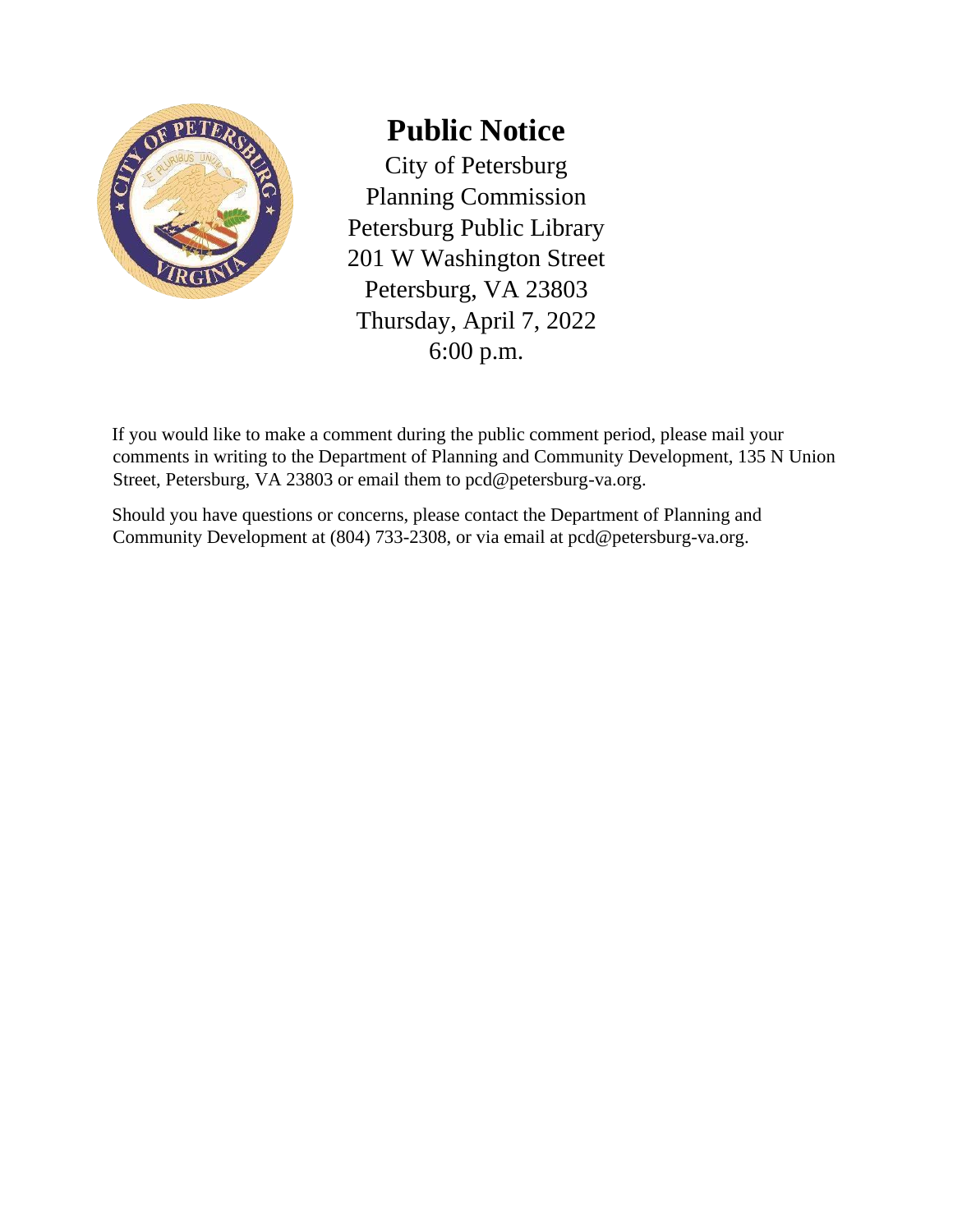

**City of Petersburg** 

Planning Commission Virtual Meeting Thursday, April 7, 2022 6:00 p.m.

- 1. Call to Order
- 2. Roll Call
- 3. Adoption of the Agenda
- 4. Adoption of the Minutes
	- a. March 3, 2022, Planning Commission Meetings
- 5. Public Information Period (3-minute maximum comment period for each speaker)
- 6. Public Hearings

2022-REZ-01: A petition by Andrew B. Wiltshire, representative of Thalhimer Realty Partners, Inc. on behalf of 510 High Street LLC., to amend an existing PUD approval, adopted 7/6/04, 04-Ord-52, which allowed for the preservation, rehabilitation, redevelopment, and adaptive reuse of the subject properties for multi-family residential, commercial, and accessory uses. The subject property formerly known as "the Seward Luggage Factory Buildings and High Street Lofts" and adjacent vacant parcels, consisting of approximately 8.61 +/- acres of land, at property addressed as 510 High St., TP# 010180006: 400 Commerce St., TP# 023040800: and 100 Lafayette St., TP# 023040001, High Street-Block Plan 02 from a PUD designation which allowed for Multifamily (Stage One) to include townhouse type units for sale and rental apartments, not to exceed seventy (70) units. Multi-family/Commercial (Stage Two) to include rental apartments, not to exceed one-hundred and three (103) units and Accessory Uses to